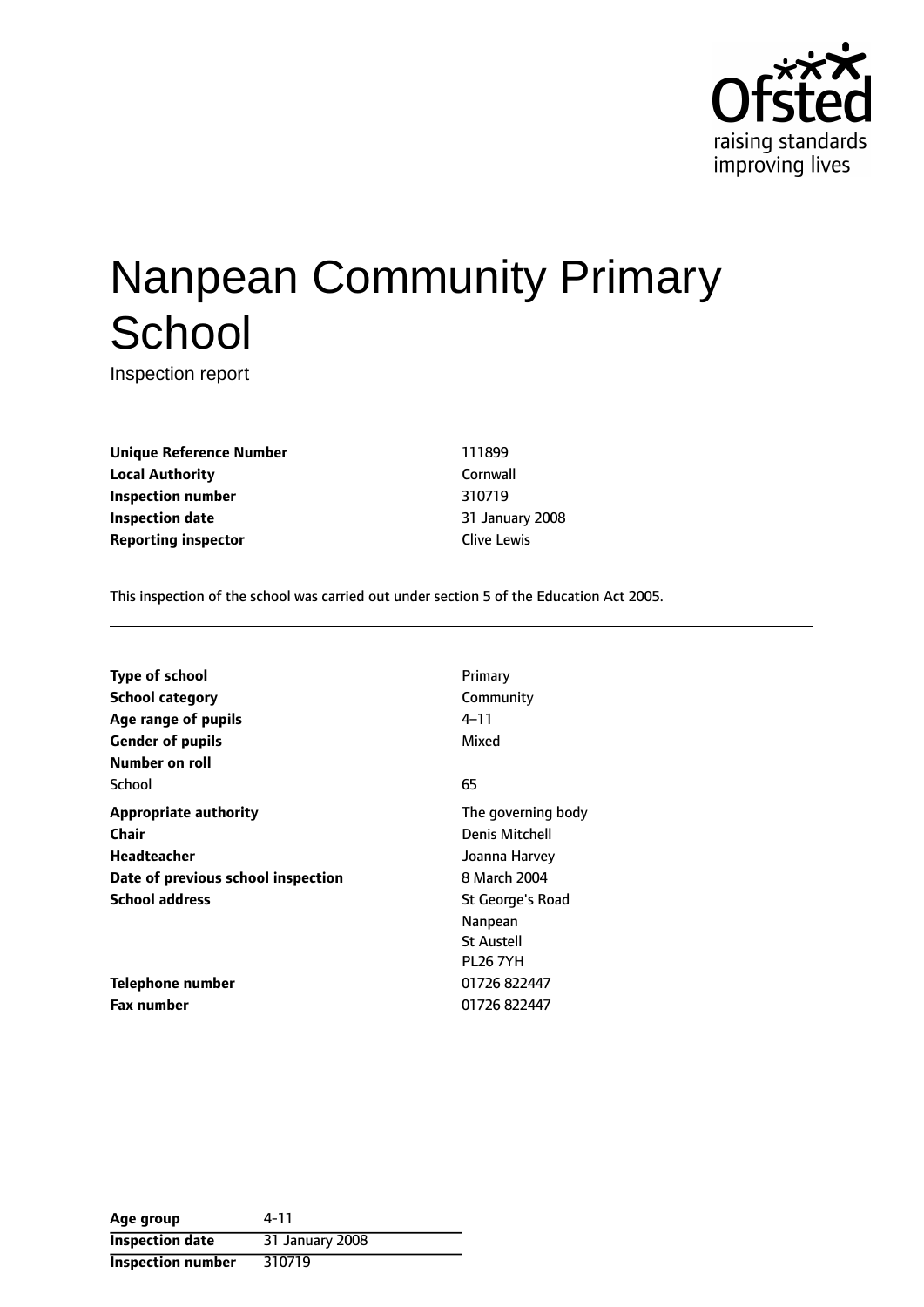.

© Crown copyright 2008

#### Website: www.ofsted.gov.uk

This document may be reproduced in whole or in part for non-commercial educational purposes, provided that the information quoted is reproduced without adaptation and the source and date of publication are stated.

Further copies of this report are obtainable from the school. Under the Education Act 2005, the school must provide a copy of this report free of charge to certain categories of people. A charge not exceeding the full cost of reproduction may be made for any other copies supplied.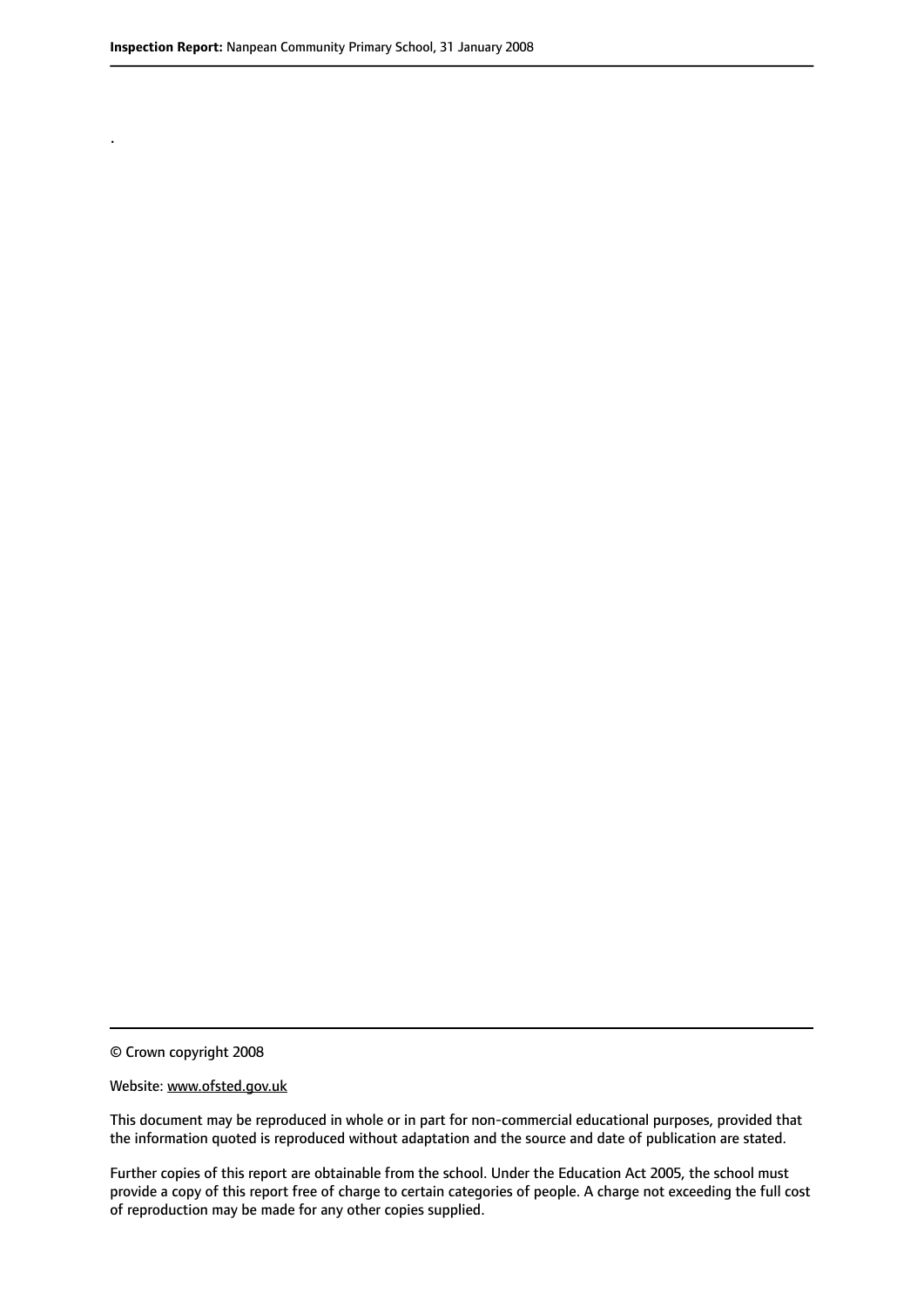# **Introduction**

The inspection was carried out by two Additional Inspectors.

## **Description of the school**

This is a smaller-than-average school situated in an area of social deprivation. Most pupils are of White British heritage and are taught in three mixed-age classes with year groups as small as five pupils. There is significant movement of pupils in and out of the school other than at the usual times of joining and leaving. The proportion of pupils with learning difficulties and/or disabilities and of those qualifying for free school meals is well above average. The school had been without a substantive headteacher for one term before the current headteacher was appointed one year ago.

## **Key for inspection grades**

| Grade 1 | Outstanding  |
|---------|--------------|
| Grade 2 | Good         |
| Grade 3 | Satisfactory |
| Grade 4 | Inadequate   |
|         |              |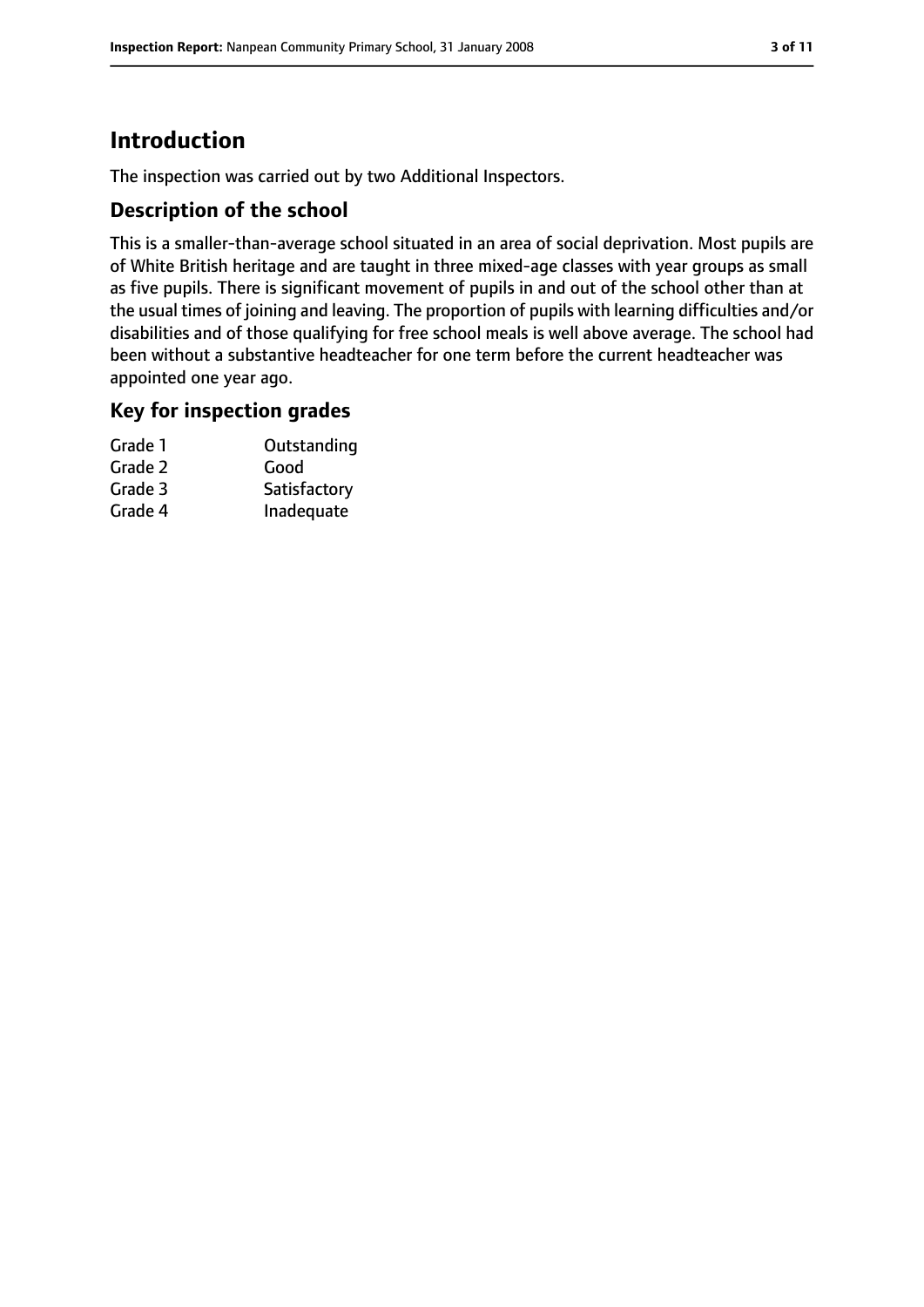# **Overall effectiveness of the school**

#### **Grade: 3**

Nanpean is a satisfactory and improving school. The school has an accurate view of its current strengths and weaknesses and realises that it could improve further on the satisfactory education it currently offers. Leadership and management are satisfactory. The new headteacher has introduced a number of initiatives with considerable energy and enthusiasm. As a result, subject leaders are beginning to develop a better understanding of their role, although there is still a need to strengthen their understanding of strengths and weaknesses in their subjects across the school. Governors are beginning to gain a better understanding of their role as 'critical friend'. It is too early in some cases to evaluate the full impact of these changes but one of the most significant changes is the improvement to how the school keeps a check on individual pupils' academic progress. This results in those who make less than expected progress having support more quickly. However, there is a need to make the tracking system more 'user friendly' and accessible to all staff. As a result of new class targets to help pupils improve, they are successfully beginning to develop an understanding of their own learning which is improving their progress.

The school works well in partnership with others to promote pupils' progress and well-being. Parents are very supportive of the school, one writing, 'We have nothing but praise for this hard-working school and its team.' Levels of attainment on entry are typically below those typical for their age and children make satisfactory progress in the Reception class. Standards throughout Years 1 to 6 are steadily improving so that by the time pupils leave the school at age 11, they achieve satisfactorily and reach the standards expected nationally. Historically, weaknesses in teaching resulted in pupils not always being sufficiently challenged. This, combined with many pupils moving into and out of the school, and the increase in the number of pupils who find learning more difficult, had resulted in overall standards in Year 6 declining. The school's own checks of progress indicate that pupils develop satisfactory skills that will contribute to their future well-being.

Pupils' personal development, along with their spiritual, moral, social and cultural development, is satisfactory. Pupils learn how to be safe and healthy and take responsibility for themselves and others. They enjoy coming to school, as shown by the improving levels of attendance and their good behaviour, and they make a satisfactory contribution to the local community. However, pupils' understanding of life in a multicultural society is not well developed. The curriculum is satisfactory and is currently undergoing some changes, the impact of which is not yet apparent. Teaching and learning are satisfactory overall. Staff care for the pupils well and there is a strong ethos of inclusion. As a result, their care, guidance and support are good. Effective steps have been taken to promote improvement since the last inspection and the school has a satisfactory capacity to make the necessary improvements.

## **Effectiveness of the Foundation Stage**

#### **Grade: 3**

The majority of children enter the Reception class with levels of attainment that are below those typical for their age. Although they make satisfactory progress, standards remain below average by the start of Year 1. This is because the provision made for them, including the quality of teaching and systems for assessing children's progress, is satisfactory. Relationships between staff and children, and provision for children's care, well-being and safety, are good. Children clearly enjoy learning and make good progress in developing their personal and social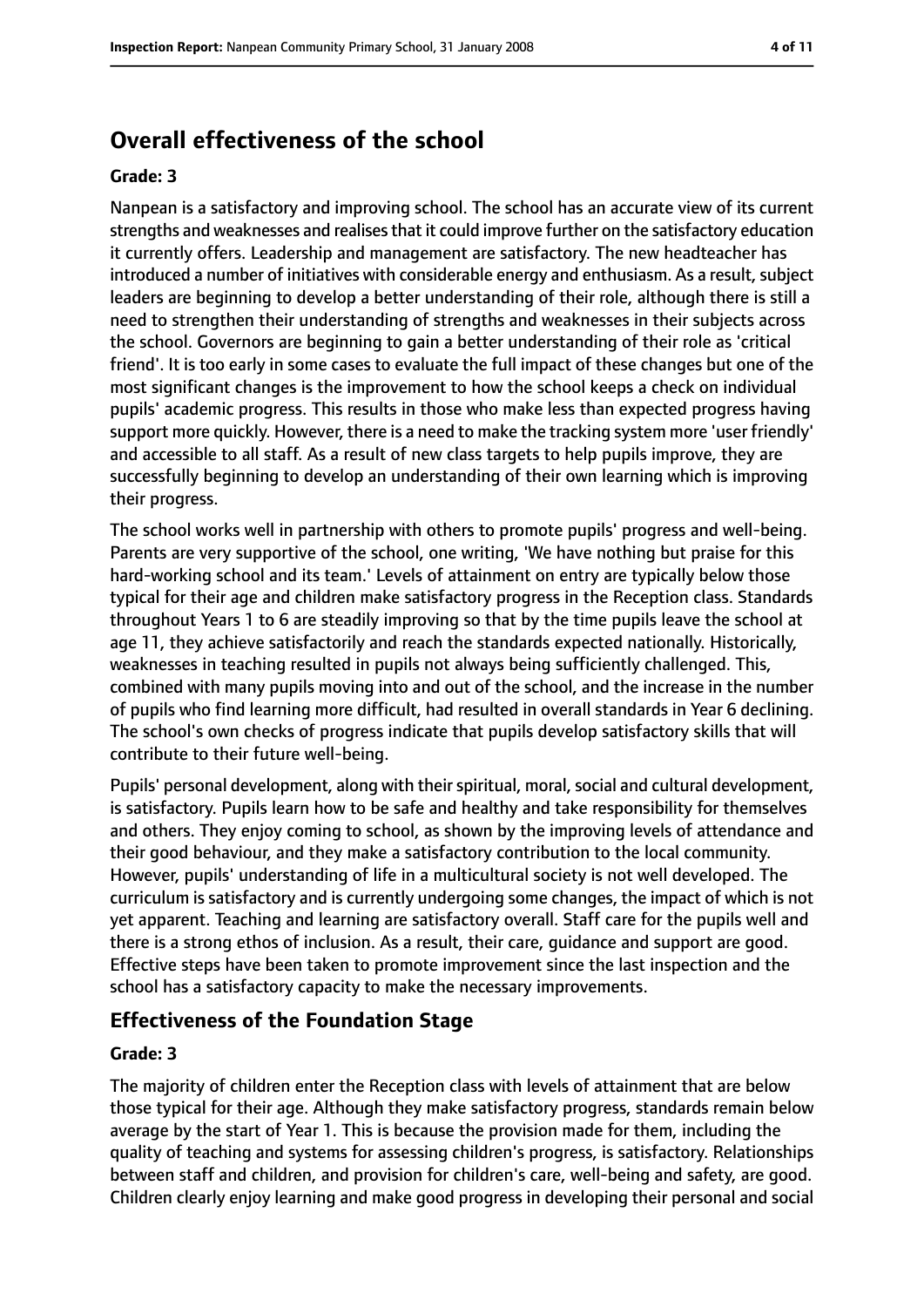skills. However, the lack of planning for and resourcing of an outdoor Early Years curriculum appropriate for these children continues to restrict opportunities for independent learning. As a result, children's independent learning skills are not being developed to their best advantage.

# **What the school should do to improve further**

- Develop the youngest children's independent learning skills by improving planning and provision for the outdoor curriculum in the Foundation Stage.
- Improve the role of subject leaders to help them indentify strengths and weaknesses in their subjects more quickly.
- Improve provision for pupils' multicultural education so they have a greater understanding of those from differing backgrounds.

A small proportion of the schools whose overall effectiveness is judged satisfactory but which have areas of underperformance will receive a monitoring visit by an Ofsted inspector before their next section 5 inspection.

# **Achievement and standards**

### **Grade: 3**

While pupils enter the school with below-average levels of attainment, they make satisfactory progress overall as they move through the school. Pupils with learning difficulties and/or disabilities also make satisfactory progress towards their targets. In 2006, standards were significantly below average at the end of Year 6. To a great extent this was due to the very high level of pupils with learning difficulties and/or disabilities and the significant mobility of pupils in this year group. Only three of the 13 Year 6 pupils had started their education in the school and a very high proportion of those pupils joining the school after the Reception year had learning difficulties and/or disabilities. Standards in the current Year 6 demonstrate considerable improvements on the previous year and are in line with national averages, partly because of better use of data to set targets and more careful monitoring of individual pupils. The percentage of pupils achieving the higher levels remains below the national average, however, and the school recognises the need to provide more consistent challenge for these pupils.

# **Personal development and well-being**

#### **Grade: 3**

The strong, caring relationships in the school underpin a supportive environment in which pupils develop positive attitudes towards their learning. Behaviour is now good because successful whole-school approaches to managing behaviour ensure that pupils have a clear sense of right and wrong. Pupils are articulate, friendly and polite and show respect for their peers and environment. They understand the factors that contribute to a healthy lifestyle, especially the need to eat healthy foods. Attendance is steadily improving and is now in line with national averages. This is due to stringent procedures and pupils' improved understanding of the importance of regular attendance. Pupils say they enjoy school and that isolated incidents of bullying are quickly dealt with, so that they feel safe at school. The spiritual, moral, social and cultural development of pupils is satisfactory overall. Pupils' understanding of life in a multicultural society and of the diversity and interdependence of cultures, however, is under-developed. Pupils have sound opportunitiesto contribute to the life of the school through the school council. As a result of their satisfactory personal development and improving standards in key skills, pupils are prepared satisfactorily for their future education.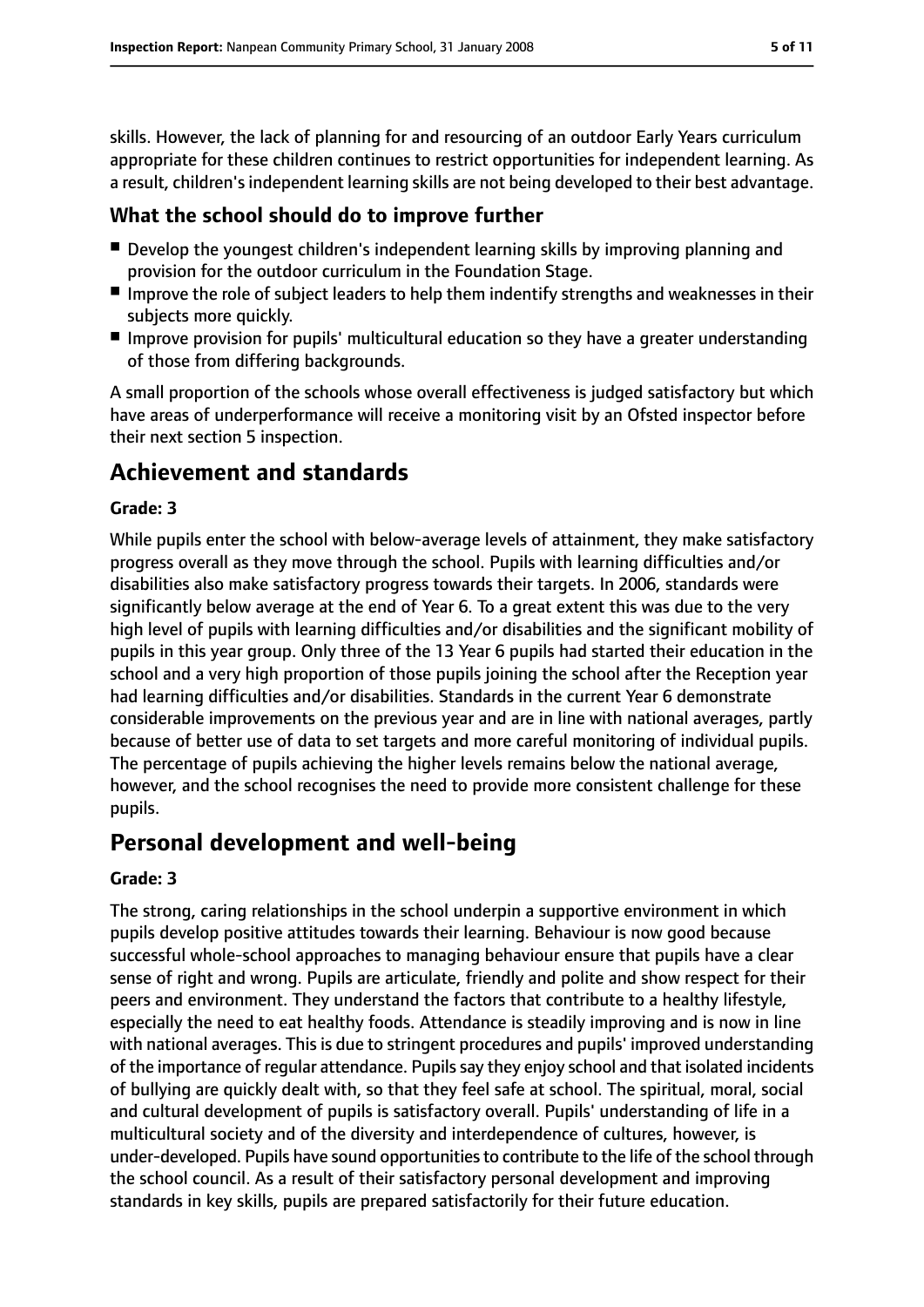# **Quality of provision**

# **Teaching and learning**

#### **Grade: 3**

In most cases, classroom organisation is good and pupils are managed well. Classroom routines are made clear and regularly reinforced, which ensures learning takes place in a well-structured environment in which all pupils can contribute. As a result, relationships and behaviour are much improved and pupils behave well in lessons and listen carefully to teachers. Teachers and teaching assistants work well together to ensure that pupils who need extra help are given it. In spite of recent improvements in the overall quality of teaching, it still remains satisfactory overall. This is because work planned in the mixed-age classes does not always ensure that more-able pupils are challenged as well asthey could be. Pupils are now encouraged to evaluate their own progress against clear criteria and, as a result, are beginning to take more responsibility for their own learning.

### **Curriculum and other activities**

#### **Grade: 3**

The curriculum is broad and balanced and national strategies and guidelines are used appropriately. There is an appropriate focus on English, mathematics and science, and a determination to improve standards in these areas. The Foundation Stage curriculum meets the needs of children satisfactorily, although there is insufficient use of the outdoor area to provide an appropriate Early Years curriculum. Recent changes to planning have gone some way to ensuring that appropriate work is now provided for pupils of different abilities within the mixed-age classes, although more- able pupils are not always given suitably challenging work. Changes to activities are helping raise standards, although this has not resulted in more-able pupils reaching higher standards. The school is aware of the need to strengthen the use of ICT across the curriculum. Pupils take part enthusiastically in a good range of after-school clubs and activities, including cooking for boys and line dancing. These help extend their classroom experiences well.

## **Care, guidance and support**

#### **Grade: 3**

Procedures to protect children are clear and secure. Care for vulnerable pupils is good. Support for pupils with learning difficulties and/or disabilities is satisfactory and good links have been established with outside agencies to provide additional support for pupils. Academic guidance is satisfactory and improving as a result of better understanding by staff of whole-school information on the progress individual pupils make and the standards they achieve. However, the system is new and the headteacher is aware of the need to ensure that teachers have ready access to the information in order to enable them to plan the next steps in pupils' learning. Newly introduced group targets for English and mathematics go some way to helping pupils to understand what they need to do to improve. Books are marked up to date, although teachers miss opportunities when marking to explain how pupils could improve their work.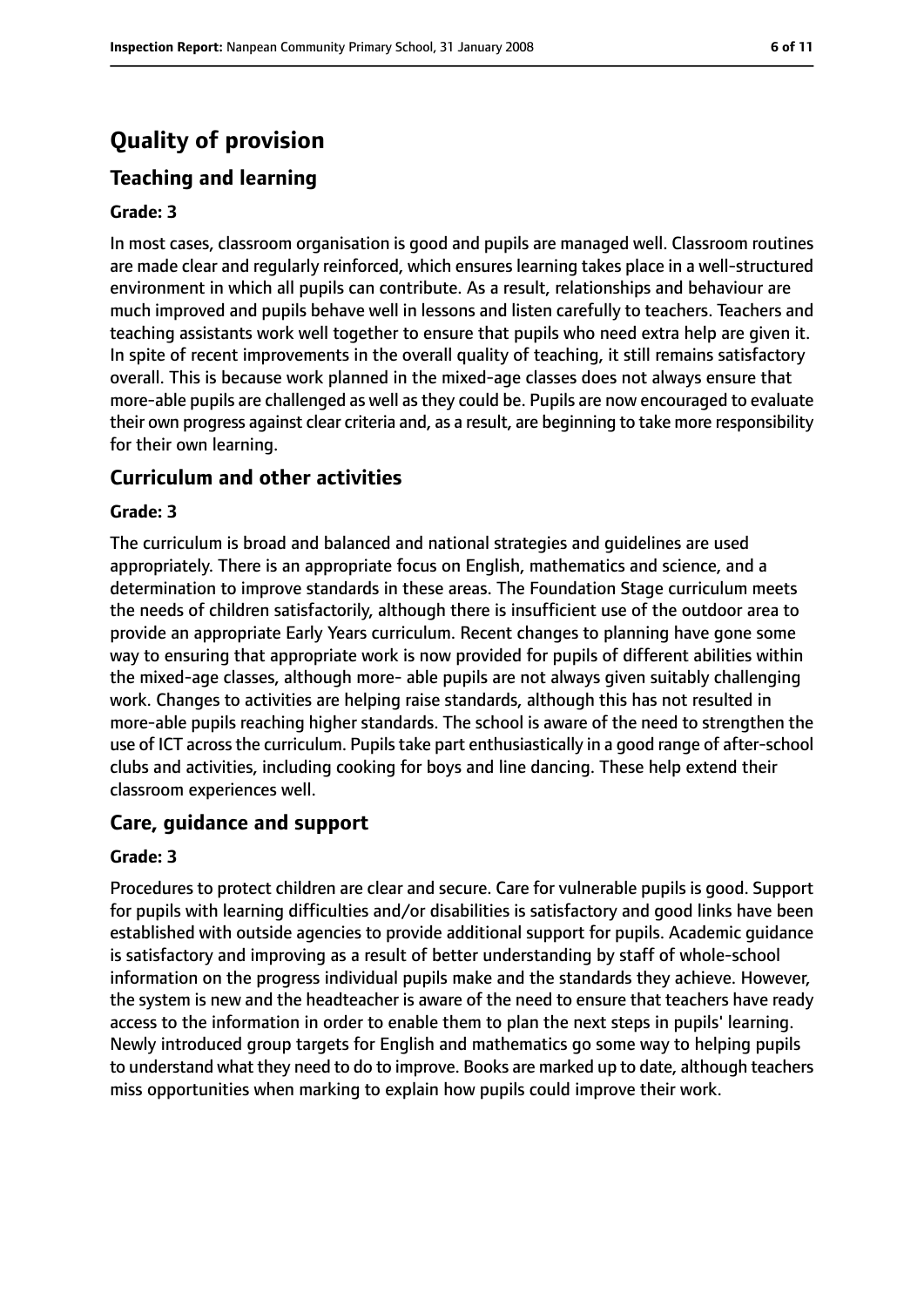# **Leadership and management**

#### **Grade: 3**

The new headteacher, with the effective support of the local authority, hasimproved the quality of the school's self-analysis and has rapidly introduced a series of initiatives designed to improve the progress of pupils across the school. However, the changes have been made so recently that their success, or not, has yet to be confirmed by improvements in achievement in national tests. The recently introduced termly checks on pupils' progress are providing the school with secure, accurate data in their reading, writing and mathematics work. As a result, those needing help are spotted quickly. Although subject leaders are beginning to understand how to use assessment information to check on the school's performance, there is still too much reliance on the headteacher to provide this analysis. After undergoing what one governor described as 'a sharp learning curve', the governing body is now better informed about the school's achievements and is beginning to develop its role in holding the school to account. Although the new headteacher has had a positive impact on the school in a very short time, given the weaknesses in the role of subject leaders in monitoring standards and progress, the school has a satisfactory capacity to improve further.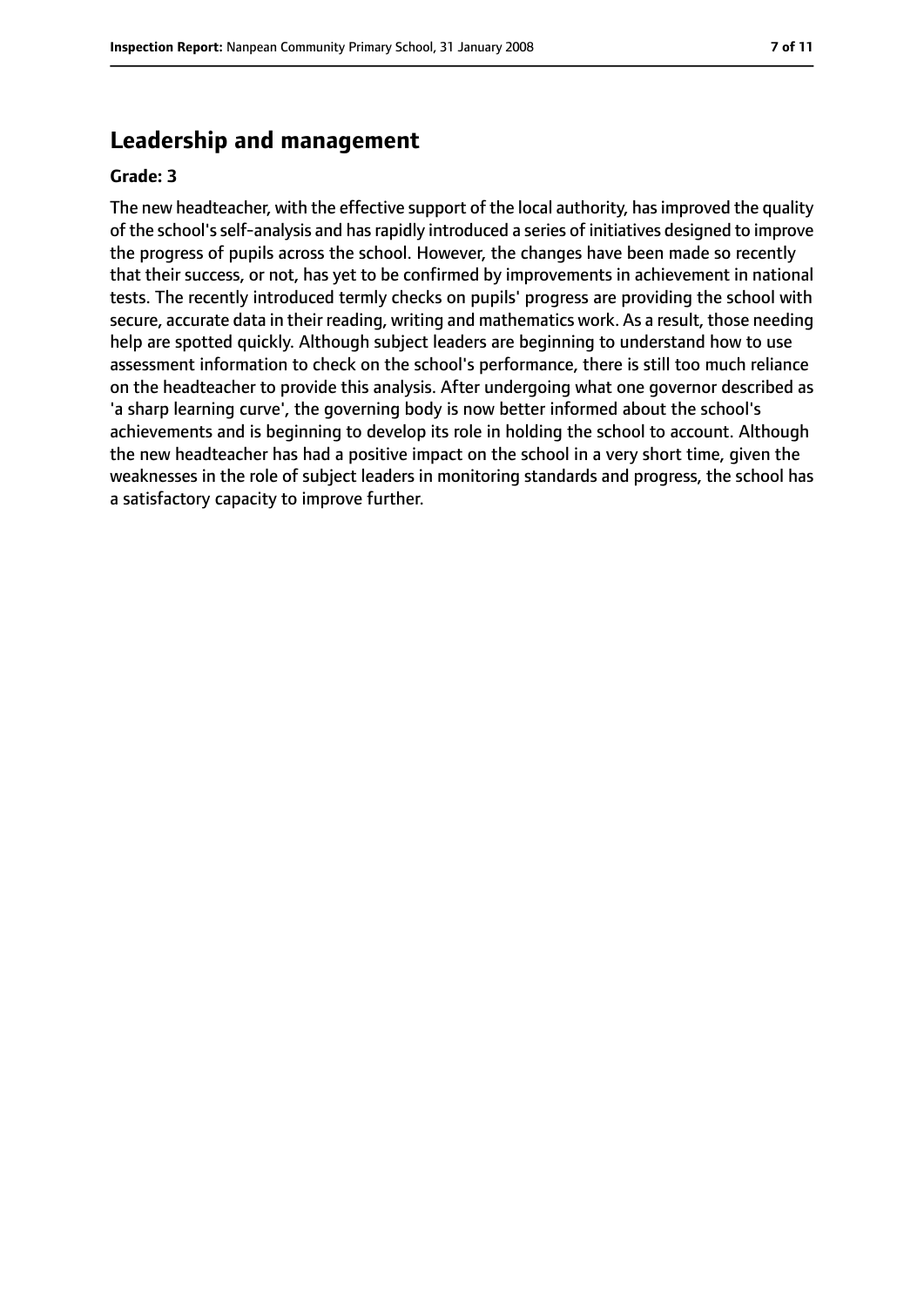**Any complaints about the inspection or the report should be made following the procedures set out in the guidance 'Complaints about school inspection', which is available from Ofsted's website: www.ofsted.gov.uk.**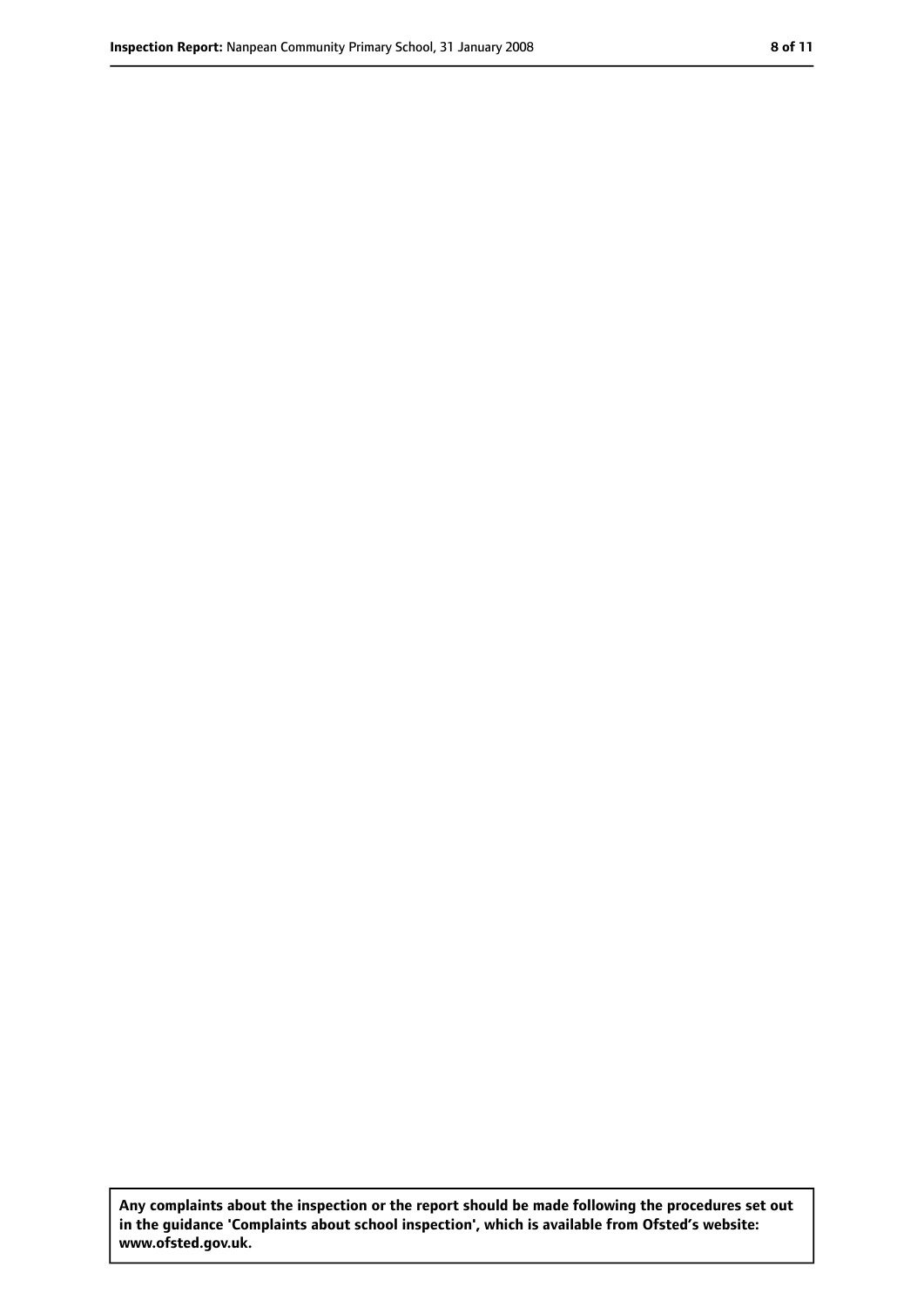# **Inspection judgements**

| $^{\backprime}$ Key to judgements: grade 1 is outstanding, grade 2 good, grade 3 satisfactory, and | <b>School</b>  |
|----------------------------------------------------------------------------------------------------|----------------|
| arade 4 inadequate                                                                                 | <b>Overall</b> |

# **Overall effectiveness**

| How effective, efficient and inclusive is the provision of education, integrated<br>care and any extended services in meeting the needs of learners? |     |
|------------------------------------------------------------------------------------------------------------------------------------------------------|-----|
| Effective steps have been taken to promote improvement since the last<br>inspection                                                                  | Yes |
| How well does the school work in partnership with others to promote learners'<br>well-being?                                                         |     |
| The effectiveness of the Foundation Stage                                                                                                            |     |
| The capacity to make any necessary improvements                                                                                                      |     |

## **Achievement and standards**

| How well do learners achieve?                                                                               |  |
|-------------------------------------------------------------------------------------------------------------|--|
| The standards <sup>1</sup> reached by learners                                                              |  |
| How well learners make progress, taking account of any significant variations between<br>groups of learners |  |
| How well learners with learning difficulties and disabilities make progress                                 |  |

## **Personal development and well-being**

| How good is the overall personal development and well-being of the<br>learners?                                  |  |
|------------------------------------------------------------------------------------------------------------------|--|
| The extent of learners' spiritual, moral, social and cultural development                                        |  |
| The extent to which learners adopt healthy lifestyles                                                            |  |
| The extent to which learners adopt safe practices                                                                |  |
| How well learners enjoy their education                                                                          |  |
| The attendance of learners                                                                                       |  |
| The behaviour of learners                                                                                        |  |
| The extent to which learners make a positive contribution to the community                                       |  |
| How well learners develop workplace and other skills that will contribute to<br>their future economic well-being |  |

# **The quality of provision**

| How effective are teaching and learning in meeting the full range of the<br>learners' needs?          |  |
|-------------------------------------------------------------------------------------------------------|--|
| How well do the curriculum and other activities meet the range of needs<br>and interests of learners? |  |
| How well are learners cared for, guided and supported?                                                |  |

### **Annex A**

 $^1$  Grade 1 - Exceptionally and consistently high; Grade 2 - Generally above average with none significantly below average; Grade 3 - Broadly average to below average; Grade 4 - Exceptionally low.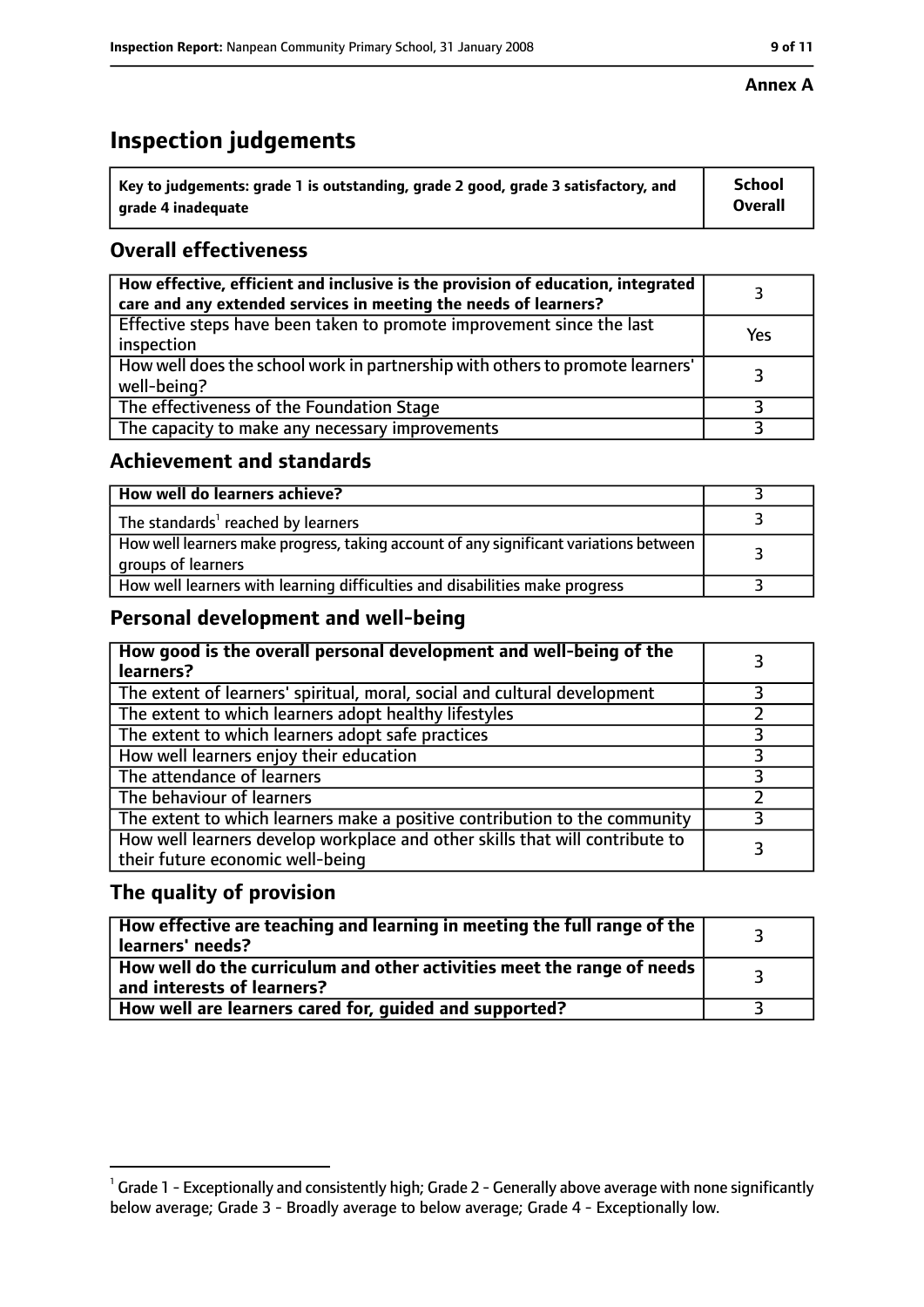#### **Annex A**

# **Leadership and management**

| How effective are leadership and management in raising achievement<br>and supporting all learners?                                              | 3         |
|-------------------------------------------------------------------------------------------------------------------------------------------------|-----------|
| How effectively leaders and managers at all levels set clear direction leading<br>to improvement and promote high quality of care and education |           |
| How effectively leaders and managers use challenging targets to raise standards                                                                 | 3         |
| The effectiveness of the school's self-evaluation                                                                                               |           |
| How well equality of opportunity is promoted and discrimination tackled so<br>that all learners achieve as well as they can                     | 3         |
| How effectively and efficiently resources, including staff, are deployed to<br>achieve value for money                                          | 3         |
| The extent to which governors and other supervisory boards discharge their<br>responsibilities                                                  | 3         |
| Do procedures for safequarding learners meet current government<br>requirements?                                                                | Yes       |
| Does this school require special measures?                                                                                                      | <b>No</b> |
| Does this school require a notice to improve?                                                                                                   | No        |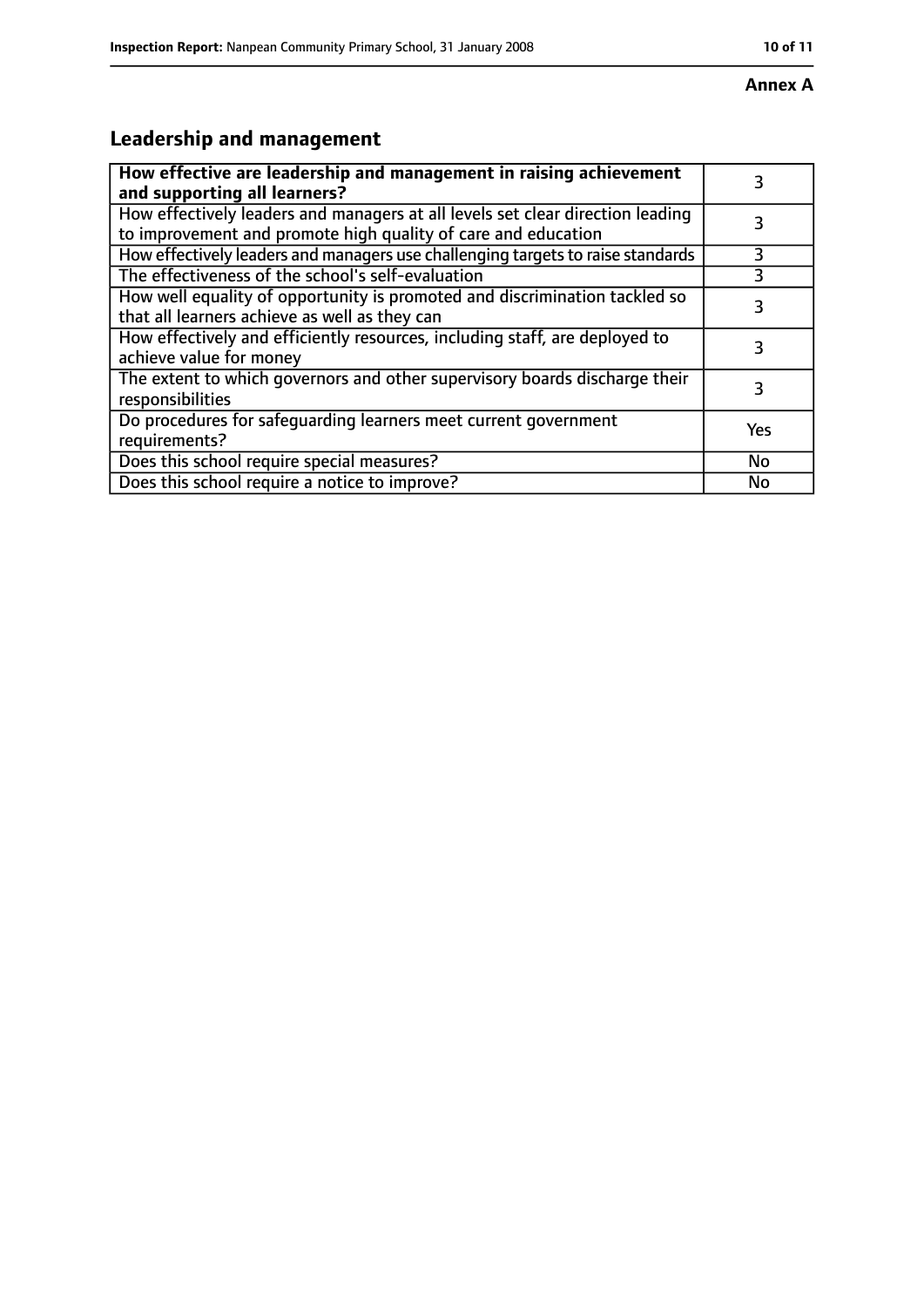#### **Annex B**

# **Text from letter to pupils explaining the findings of the inspection**

2 February 2008

Dear Pupils

Inspection of Nanpean Community Primary School, Nanpean, St Austell PL26 7YH

I would like to thank you for your help during the recent inspection of yourschool. My colleague and I very much enjoyed our visit.

Nanpean is a satisfactory school. Your headteacher and staff are leading the schoolsatisfactorily. They care for you well and give you good support to enable you to learn and enjoy your lessons. They make sure that you understand how to look after yourselves and keep safe, and you do this well. You told us that you like school and there are lots of things to do and enjoy. We agree with you. Your behaviour is good and you work hard and try to succeed in all that you do.

I have asked your school to do a few things to make it even better:

- Ensure that the youngest children have regular opportunities to explore and investigate in the outdoor classroom areas.
- Ensure that teachers in charge of different subiects know how well you are all doing and make sure that you are doing as well as you possibly can.
- Provide you with more chances to develop an understanding of other cultures.

Thank you again for making us feel so welcome in your school.

Yours sincerely

Clive Lewis Lead Inspector